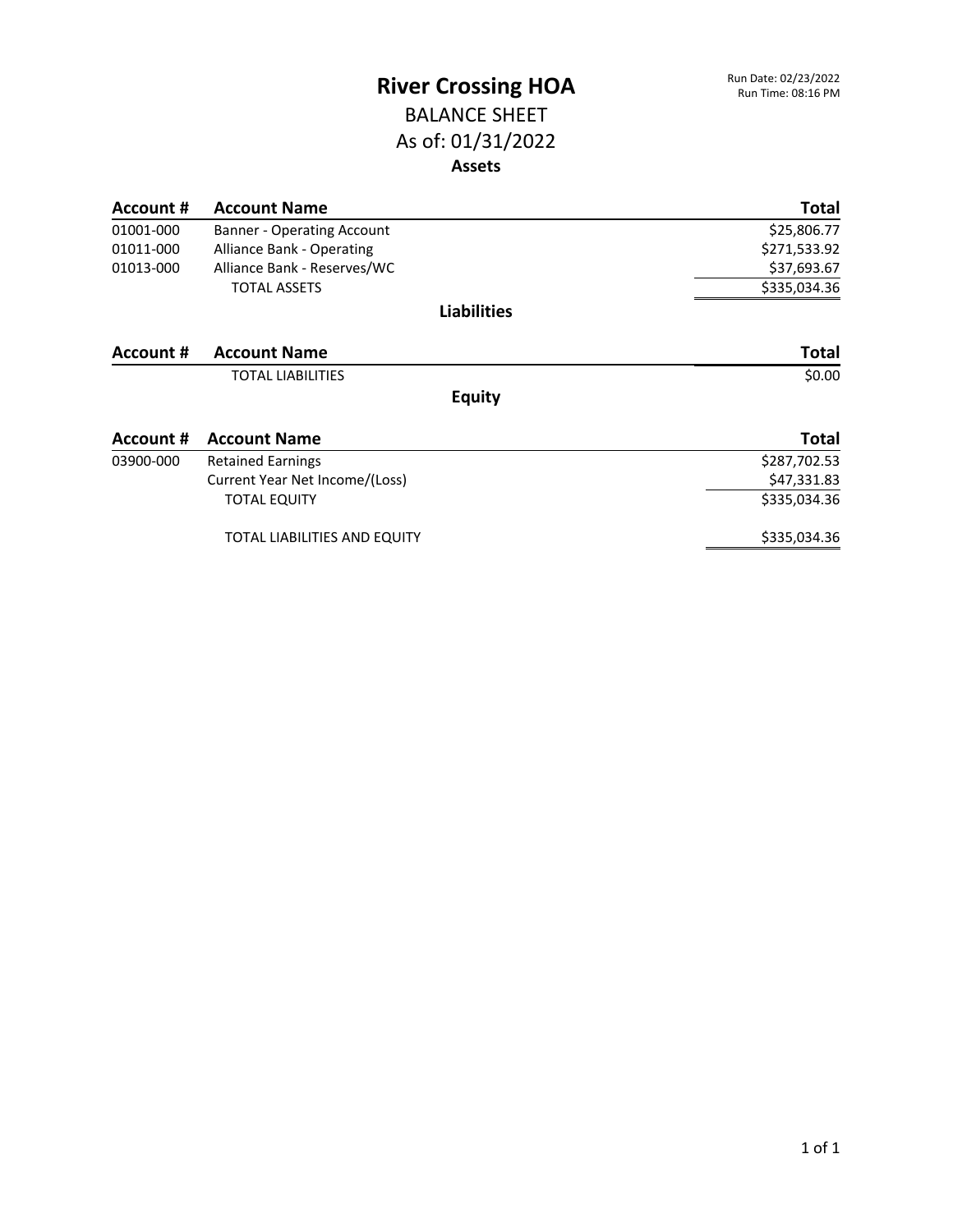### INCOME STATEMENT Start: 01/01/2022 | End: 01/31/2022

| <b>Account</b>                  |           | Current       |                | <b>Year to Date</b> | Yearly        |           |               |
|---------------------------------|-----------|---------------|----------------|---------------------|---------------|-----------|---------------|
|                                 | Actual    | <b>Budget</b> | Variance       | Actual              | <b>Budget</b> | Variance  | <b>Budget</b> |
| 05010-000 Dues                  | 72,647.86 | 67,850.00     | 4,797.86       | 72,647.86           | 67,850.00     | 4,797.86  | 228,530.00    |
| 05010-100 Dues - ST             | 10,502.80 | 4,707.50      | 5,795.30       | 10,502.80           | 4,707.50      | 5,795.30  | 56,490.00     |
| 05010-200 Dues -OP              | 5,486.00  | 3,450.00      | 2,036.00       | 5,486.00            | 3,450.00      | 2,036.00  | 41,400.00     |
| 05010-300 Dues - TT             | 3,137.00  | 2,070.00      | 1,067.00       | 3,137.00            | 2,070.00      | 1,067.00  | 24,840.00     |
| 05010-400 Dues - RETC           | 3,542.00  | 1,955.00      | 1,587.00       | 3,542.00            | 1,955.00      | 1,587.00  | 30,090.00     |
| 05012-000 Dues - Builder        | 252.00    | 252.00        | 0.00           | 252.00              | 252.00        | 0.00      | 5,292.00      |
| 05012-400 Dues - Builder - RETC | 0.00      | 0.00          | 0.00           | 0.00                | 0.00          | 0.00      | 3,450.00      |
| 05014-000 Transfer Fee          | (100.00)  | 0.00          | (100.00)       | (100.00)            | 0.00          | (100.00)  | 0.00          |
| 05020-000 Late Charges          | 143.00    | 50.00         | 93.00          | 143.00              | 50.00         | 93.00     | 3,550.00      |
| 05021-000 Late Interest         | 10.25     | 10.00         | 0.25           | 10.25               | 10.00         | 0.25      | 270.00        |
| 05032-000 Lien Income           | 0.00      | 0.00          | 0.00           | 0.00                | 0.00          | 0.00      | 400.00        |
| 05045-000 Initiation Fees       | (250.00)  | 0.00          | (250.00)       | (250.00)            | 0.00          | (250.00)  | 0.00          |
| 05045-900 Initiation Fees -     | 300.00    | 350.00        | (50.00)        | 300.00              | 350.00        | (50.00)   | 1,000.00      |
| <b>Capital Reserves</b>         |           |               |                |                     |               |           |               |
| 05050-000 Interest Income       | 5.12      | 0.00          | 5.12           | 5.12                | 0.00          | 5.12      | 0.00          |
| 05050-900 Interest Income -     | 3.17      | 0.00          | 3.17           | 3.17                | 0.00          | 3.17      | 18.00         |
| <b>Capital Reserves</b>         |           |               |                |                     |               |           |               |
| Total                           | 95,679.20 | 80,694.50     | 14,984.70      | 95,679.20           | 80,694.50     | 14,984.70 | 395,330.00    |
|                                 |           |               | <b>Expense</b> |                     |               |           |               |

| <b>Account</b>                   |               | Current       |            | <b>Year to Date</b> |               |            | Yearly        |
|----------------------------------|---------------|---------------|------------|---------------------|---------------|------------|---------------|
|                                  | <b>Actual</b> | <b>Budget</b> | Variance   | <b>Actual</b>       | <b>Budget</b> | Variance   | <b>Budget</b> |
| 06120-000 Community Events       | 0.00          | 0.00          | 0.00       | 0.00                | 0.00          | 0.00       | 8,500.00      |
| 06135-000 Board & Annual         | 0.00          | 0.00          | 0.00       | 0.00                | 0.00          | 0.00       | 100.00        |
| Meetings                         |               |               |            |                     |               |            |               |
| 06305-000 Accounting             | 0.00          | 0.00          | 0.00       | 0.00                | 0.00          | 0.00       | 195.00        |
| 06308-000 Lien Filing Fee        | 400.00        | 0.00          | (400.00)   | 400.00              | 0.00          | (400.00)   | 800.00        |
| 06310-000 Insurance Expense      | 0.00          | 0.00          | 0.00       | 0.00                | 0.00          | 0.00       | 850.00        |
| 06330-000 Bank Charges           | 30.79         | 40.00         | 9.21       | 30.79               | 40.00         | 9.21       | 40.00         |
| 06415-000 Electricity & Gas      | 2,499.18      | 2,500.00      | 0.82       | 2,499.18            | 2,500.00      | 0.82       | 31,200.00     |
| 06415-100 Electricity & Gas - ST | 181.95        | 185.00        | 3.05       | 181.95              | 185.00        | 3.05       | 2,220.00      |
| 06415-300 Electricity & Gas - TT | 42.17         | 46.00         | 3.83       | 42.17               | 46.00         | 3.83       | 552.00        |
| 06415-400 Electricity & Gas -    | 0.00          | 30.00         | 30.00      | 0.00                | 30.00         | 30.00      | 360.00        |
| <b>RETC</b>                      |               |               |            |                     |               |            |               |
| 06420-000 Water                  | 75.90         | 160.00        | 84.10      | 75.90               | 160.00        | 84.10      | 10,640.00     |
| 06420-100 Water - ST             | 0.00          | 0.00          | 0.00       | 0.00                | 0.00          | 0.00       | 2,700.00      |
| 06420-300 Water - TT             | 0.00          | 0.00          | 0.00       | 0.00                | 0.00          | 0.00       | 590.00        |
| 06420-400 Water - RETC           | 0.00          | 0.00          | 0.00       | 0.00                | 0.00          | 0.00       | 650.00        |
| 06615-000 Snow Removal           | 11,850.12     | 3,000.00      | (8,850.12) | 11,850.12           | 3,000.00      | (8,850.12) | 8,000.00      |
| 06615-100 Snow Removal - ST      | 7,889.84      | 3,500.00      | (4,389.84) | 7,889.84            | 3,500.00      | (4,389.84) | 7,500.00      |
| 06615-200 Snow Removal - OP      | 7,269.08      | 2,500.00      | (4,769.08) | 7,269.08            | 2,500.00      | (4,769.08) | 6,500.00      |
| 06615-300 Snow Removal - TT      | 3,953.11      | 1,500.00      | (2,453.11) | 3,953.11            | 1,500.00      | (2,453.11) | 3,500.00      |
| 06615-400 Snow Removal -         | 7,330.94      | 2,000.00      | (5,330.94) | 7,330.94            | 2,000.00      | (5,330.94) | 5,000.00      |
| <b>RETC</b>                      |               |               |            |                     |               |            |               |
| 06626-000 Postage                | 2,221.54      | 2,100.00      | (121.54)   | 2,221.54            | 2,100.00      | (121.54)   | 4,800.00      |
| 06630-000 Repairs and Maint      | 0.00          | 285.00        | 285.00     | 0.00                | 285.00        | 285.00     | 3,985.00      |
| 06630-100 Repairs and Maint -    | 0.00          | 0.00          | 0.00       | 0.00                | 0.00          | 0.00       | 250.00        |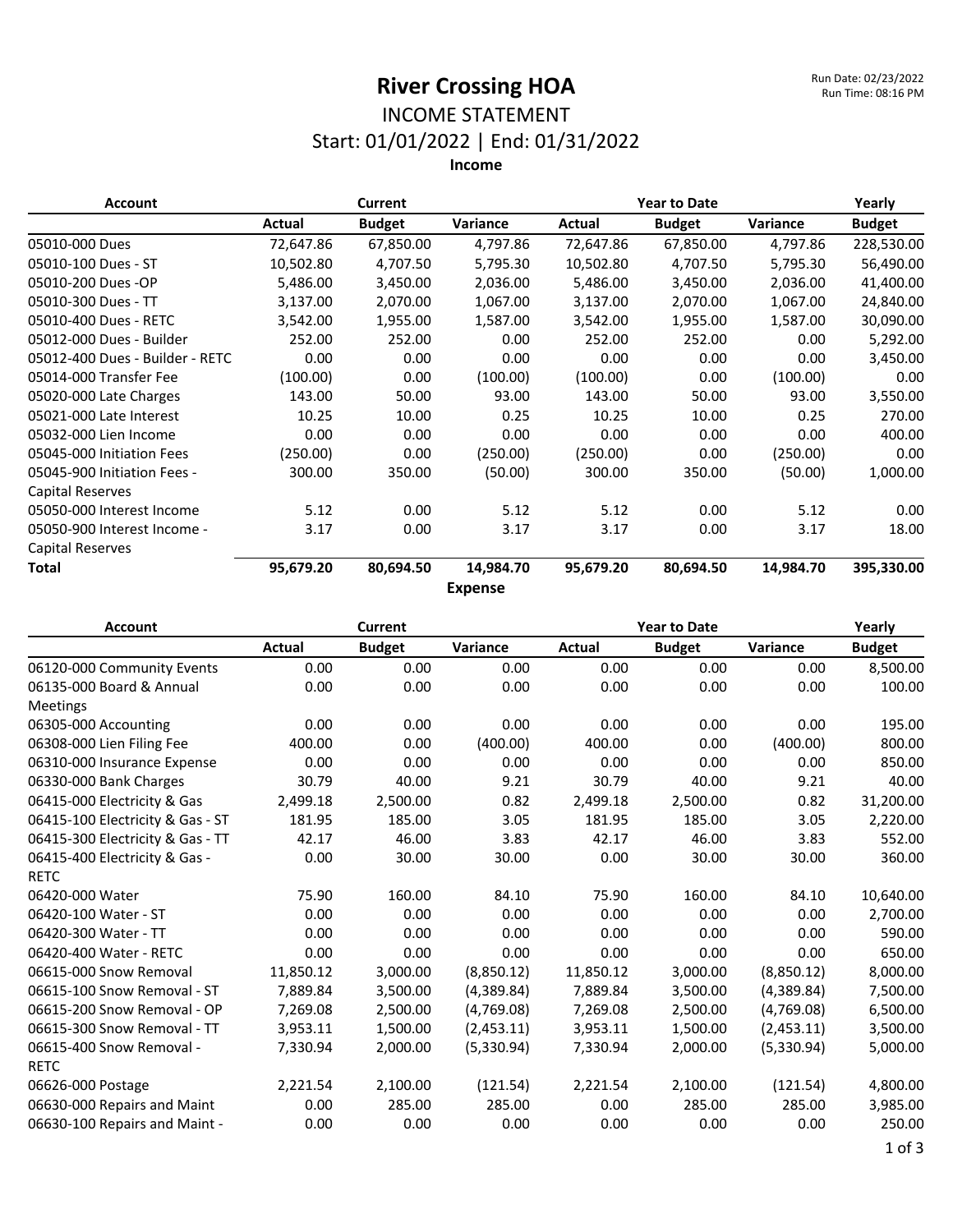| <b>Account</b>                          |               | <b>Current</b> |          |               | <b>Year to Date</b> |          | Yearly        |
|-----------------------------------------|---------------|----------------|----------|---------------|---------------------|----------|---------------|
|                                         | <b>Actual</b> | <b>Budget</b>  | Variance | <b>Actual</b> | <b>Budget</b>       | Variance | <b>Budget</b> |
| <b>ST</b>                               |               |                |          |               |                     |          |               |
| 06635-000 Special Projects              | 0.00          | 450.00         | 450.00   | 0.00          | 450.00              | 450.00   | 6,900.00      |
| 06810-000 Commons Mowing                | 0.00          | 0.00           | 0.00     | 0.00          | 0.00                | 0.00     | 74,358.00     |
| 06810-100 Commons Mowing -              | 0.00          | 0.00           | 0.00     | 0.00          | 0.00                | 0.00     | 11,315.72     |
| ST                                      |               |                |          |               |                     |          |               |
| 06810-300 Commons Mowing -              | 0.00          | 0.00           | 0.00     | 0.00          | 0.00                | 0.00     | 9,605.06      |
| TΤ                                      |               |                |          |               |                     |          |               |
| 06810-400 Homes Mowing -<br><b>RETC</b> | 0.00          | 0.00           | 0.00     | 0.00          | 0.00                | 0.00     | 16,181.36     |
| 06812-200 Homes Mowing - OP             | 0.00          | 0.00           | 0.00     | 0.00          | 0.00                | 0.00     | 16,009.92     |
| 06820-000 Commons Fertilizing           | 0.00          | 0.00           | 0.00     | 0.00          | 0.00                | 0.00     | 9,085.65      |
| 06820-100 Commons Fertilizing           | 0.00          | 0.00           | 0.00     | 0.00          | 0.00                | 0.00     | 1,959.00      |
| $-ST$                                   |               |                |          |               |                     |          |               |
| 06820-300 Commons Fertilizing           | 0.00          | 0.00           | 0.00     | 0.00          | 0.00                | 0.00     | 764.49        |
| - TT                                    |               |                |          |               |                     |          |               |
| 06820-400 Commons Fertilizing<br>- RETC | 0.00          | 0.00           | 0.00     | 0.00          | 0.00                | 0.00     | 1,081.50      |
| 06822-200 Homes Fertilizing -<br>OP     | 0.00          | 0.00           | 0.00     | 0.00          | 0.00                | 0.00     | 2,449.47      |
| 06830-000 Commons Turf Spray            | 0.00          | 0.00           | 0.00     | 0.00          | 0.00                | 0.00     | 9,680.00      |
| 06830-100 Commons Turf Spray            | 0.00          | 0.00           | 0.00     | 0.00          | 0.00                | 0.00     | 1,119.00      |
| -ST                                     |               |                |          |               |                     |          |               |
| 06830-300 Commons Turf<br>Spray-TT      | 0.00          | 0.00           | 0.00     | 0.00          | 0.00                | 0.00     | 381.50        |
| 06830-400 Commons Turf                  | 0.00          | 0.00           | 0.00     | 0.00          | 0.00                | 0.00     | 900.00        |
| Spray-RETC                              |               |                |          |               |                     |          |               |
| 06832-200 Homes Turf Spraying           | 0.00          | 0.00           | 0.00     | 0.00          | 0.00                | 0.00     | 1,167.69      |
| $-OP$                                   |               |                |          |               |                     |          |               |
| 06843-000 Tree Program                  | 0.00          | 0.00           | 0.00     | 0.00          | 0.00                | 0.00     | 11,595.00     |
| 06843-100 Tree Program - ST             | 0.00          | 0.00           | 0.00     | 0.00          | 0.00                | 0.00     | 2,000.00      |
| 06843-200 Tree Program - OP             | 0.00          | 0.00           | 0.00     | 0.00          | 0.00                | 0.00     | 1,192.76      |
| 06843-300 Tree Program - TT             | 0.00          | 0.00           | 0.00     | 0.00          | 0.00                | 0.00     | 1,100.00      |
| 06843-400 Tree Program - RETC           | 0.00          | 0.00           | 0.00     | 0.00          | 0.00                | 0.00     | 600.00        |
| 06850-000 Flowers                       | 0.00          | 0.00           | 0.00     | 0.00          | 0.00                | 0.00     | 650.00        |
| 06860-000 Sprinkler Turn                | 0.00          | 0.00           | 0.00     | 0.00          | 0.00                | 0.00     | 4,492.13      |
| On/Off                                  |               |                |          |               |                     |          |               |
| 06860-100 Sprinkler Turn                | 0.00          | 0.00           | 0.00     | 0.00          | 0.00                | 0.00     | 1,323.63      |
| On/Off-ST                               |               |                |          |               |                     |          |               |
| 06860-200 Sprinkler Turn                | 0.00          | 0.00           | 0.00     | 0.00          | 0.00                | 0.00     | 1,151.62      |
| On/Off-OP                               |               |                |          |               |                     |          |               |
| 06860-300 Sprinkler Turn                | 0.00          | 0.00           | 0.00     | 0.00          | 0.00                | 0.00     | 673.33        |
| On/Off-TT                               |               |                |          |               |                     |          |               |
| 06860-400 Sprinkler Turn                | 0.00          | 0.00           | 0.00     | 0.00          | 0.00                | 0.00     | 854.86        |
| On/Off-RETC                             |               |                |          |               |                     |          |               |
| 06880-000 Landscape Labor               | 0.00          | 0.00           | 0.00     | 0.00          | 0.00                | 0.00     | 13,750.00     |
| 06880-100 Landscape Labor - ST          | 0.00          | 0.00           | 0.00     | 0.00          | 0.00                | 0.00     | 2,900.00      |
| 06880-200 Landscape Labor -             | 0.00          | 0.00           | 0.00     | 0.00          | 0.00                | 0.00     | 1,550.00      |
| OP                                      |               |                |          |               |                     |          |               |
| 06880-300 Landscape Labor - TT          | 0.00          | 0.00           | 0.00     | 0.00          | 0.00                | 0.00     | 1,830.00      |
| 06880-400 Landscape Labor -             | 0.00          | 0.00           | 0.00     | 0.00          | 0.00                | 0.00     | 1,850.00      |
| <b>RETC</b>                             |               |                |          |               |                     |          |               |
| 06890-000 Misc. Landscape               | 0.00          | 0.00           | 0.00     | 0.00          | 0.00                | 0.00     | 8,015.22      |
|                                         |               |                |          |               |                     |          |               |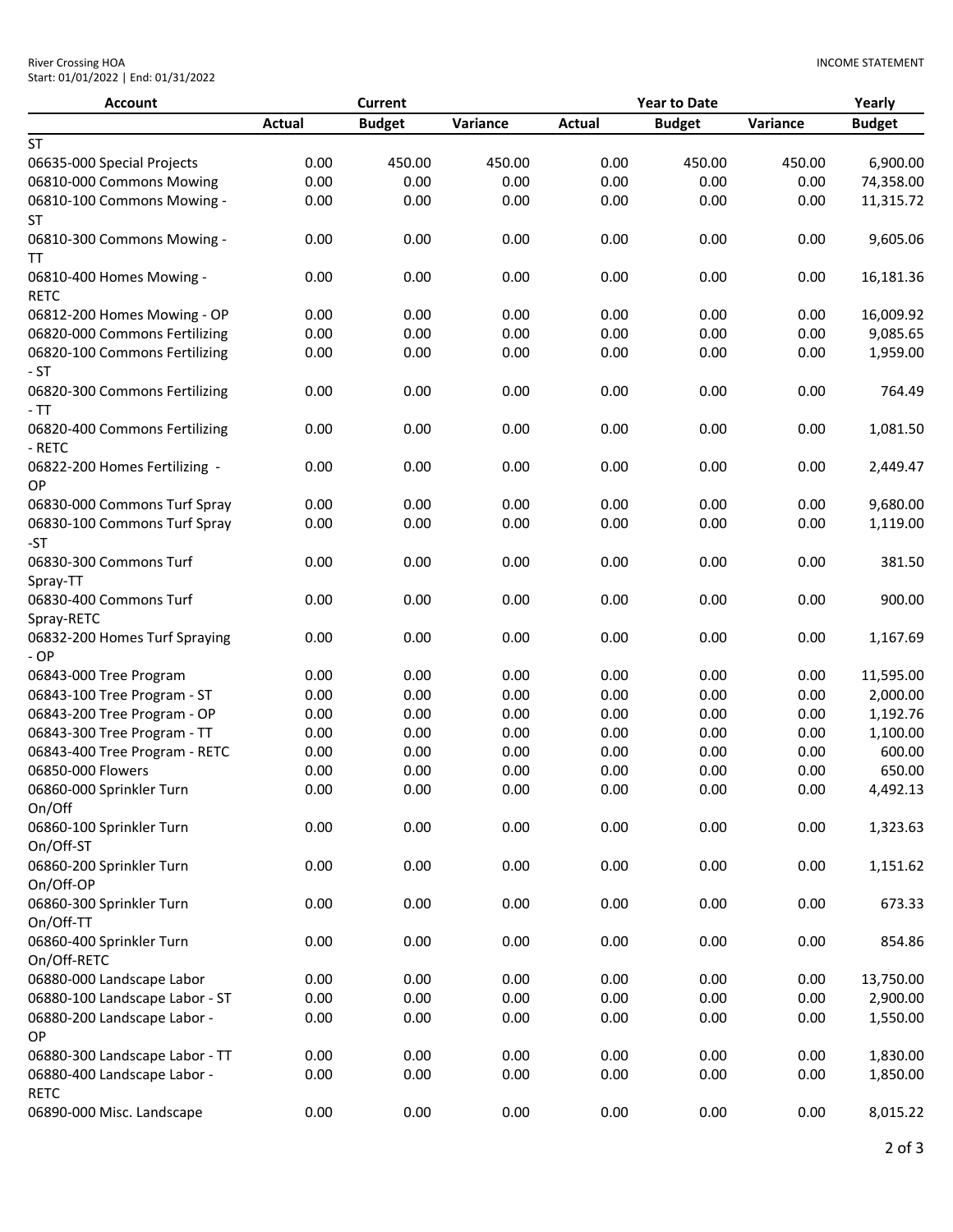| <b>River Crossing HOA</b>           |  |
|-------------------------------------|--|
| Start: 01/01/2022   End: 01/31/2022 |  |

| <b>Account</b>                             |           | <b>Current</b> |              |           | <b>Year to Date</b> |              | Yearly        |
|--------------------------------------------|-----------|----------------|--------------|-----------|---------------------|--------------|---------------|
|                                            | Actual    | <b>Budget</b>  | Variance     | Actual    | <b>Budget</b>       | Variance     | <b>Budget</b> |
| 06890-100 Misc. Landscape - ST             | 0.00      | 0.00           | 0.00         | 0.00      | 0.00                | 0.00         | 8,433.95      |
| 06890-200 Misc. Landscape - OP             | 0.00      | 0.00           | 0.00         | 0.00      | 0.00                | 0.00         | 7,470.13      |
| 06890-300 Misc. Landscape - TT             | 0.00      | 0.00           | 0.00         | 0.00      | 0.00                | 0.00         | 2,746.05      |
| 06890-400 Misc. Landscape-                 | 0.00      | 0.00           | 0.00         | 0.00      | 0.00                | 0.00         | 4,216.40      |
| <b>RETC</b><br>06891-000 Swale Maintenance | 0.00      | 0.00           | 0.00         | 0.00      | 0.00                | 0.00         | 454.00        |
| 06891-100 Swale Maintenance -<br>ST        | 0.00      | 0.00           | 0.00         | 0.00      | 0.00                | 0.00         | 170.00        |
| 06900-000 Web Fees                         | 0.00      | 0.00           | 0.00         | 0.00      | 0.00                | 0.00         | 156.82        |
| 07505-000 Management Fee                   | 3,234.75  | 3,234.75       | 0.00         | 3,234.75  | 3,234.75            | 0.00         | 41,409.75     |
| 07505-100 Management Fee -<br>ST           | 708.00    | 708.00         | 0.00         | 708.00    | 708.00              | 0.00         | 8,496.00      |
| 07505-200 Management Fee -<br>OP           | 240.00    | 240.00         | 0.00         | 240.00    | 240.00              | 0.00         | 2,880.00      |
| 07505-300 Management Fee -<br>TΤ           | 216.00    | 216.00         | 0.00         | 216.00    | 216.00              | 0.00         | 2,592.00      |
| 07505-400 Management Fee -<br><b>RETC</b>  | 204.00    | 204.00         | 0.00         | 204.00    | 204.00              | 0.00         | 3,288.00      |
| 07508-000 Property Taxes                   | 0.00      | 0.00           | 0.00         | 0.00      | 0.00                | 0.00         | 450.00        |
| <b>Total</b>                               | 48,347.37 | 22,898.75      | (25, 448.62) | 48,347.37 | 22,898.75           | (25, 448.62) | 400,182.01    |
| <b>Net Income</b>                          | 47,331.83 | 57,795.75      | (10, 463.92) | 47,331.83 | 57,795.75           | (10, 463.92) | (4,852.01)    |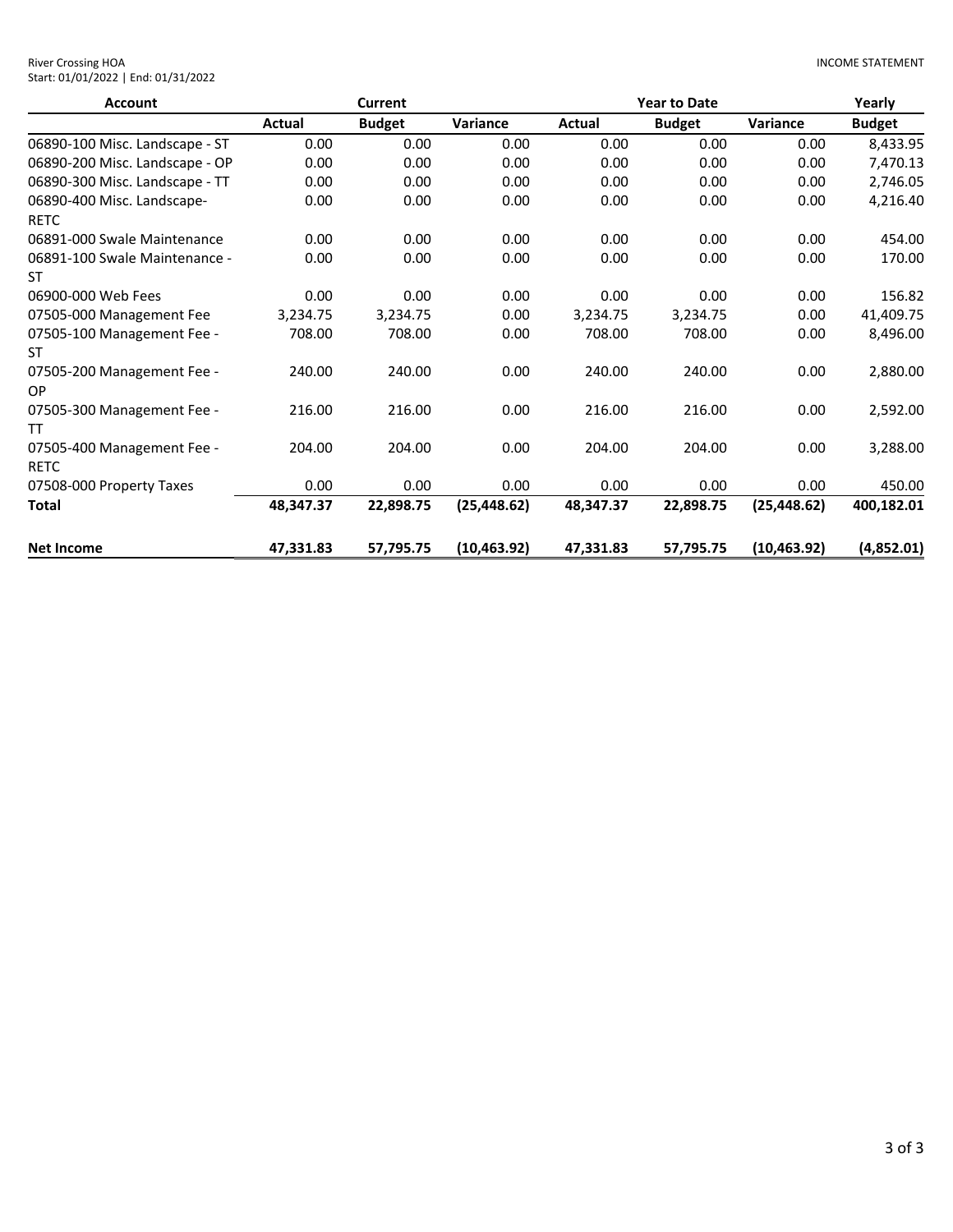# INCOME STATEMENT

Main

### Start: 01/01/2022 | End: 01/31/2022

**Income**

| <b>Account</b>            |           | <b>Current</b> |                 | <b>Year to Date</b> |               |                 | Yearly        |
|---------------------------|-----------|----------------|-----------------|---------------------|---------------|-----------------|---------------|
|                           | Actual    | <b>Budget</b>  | <b>Variance</b> | Actual              | <b>Budget</b> | <b>Variance</b> | <b>Budget</b> |
| 05010-000 Dues            | 72,647.86 | 67,850.00      | 4,797.86        | 72,647.86           | 67,850.00     | 4,797.86        | 228,530.00    |
| 05012-000 Dues - Builder  | 252.00    | 252.00         | 0.00            | 252.00              | 252.00        | 0.00            | 5,292.00      |
| 05014-000 Transfer Fee    | (100.00)  | 0.00           | (100.00)        | (100.00)            | 0.00          | (100.00)        | 0.00          |
| 05020-000 Late Charges    | 143.00    | 50.00          | 93.00           | 143.00              | 50.00         | 93.00           | 3,550.00      |
| 05021-000 Late Interest   | 10.25     | 10.00          | 0.25            | 10.25               | 10.00         | 0.25            | 270.00        |
| 05032-000 Lien Income     | 0.00      | 0.00           | 0.00            | 0.00                | 0.00          | 0.00            | 400.00        |
| 05045-000 Initiation Fees | (250.00)  | 0.00           | (250.00)        | (250.00)            | 0.00          | (250.00)        | 0.00          |
| 05050-000 Interest Income | 5.12      | 0.00           | 5.12            | 5.12                | 0.00          | 5.12            | 0.00          |
| Total                     | 72,708.23 | 68,162.00      | 4,546.23        | 72,708.23           | 68,162.00     | 4,546.23        | 238,042.00    |
|                           |           |                | Evannen         |                     |               |                 |               |

**Expense**

| <b>Account</b>                |               | Current       |             | <b>Year to Date</b> |               |             | Yearly        |  |
|-------------------------------|---------------|---------------|-------------|---------------------|---------------|-------------|---------------|--|
|                               | <b>Actual</b> | <b>Budget</b> | Variance    | Actual              | <b>Budget</b> | Variance    | <b>Budget</b> |  |
| 06120-000 Community Events    | 0.00          | 0.00          | 0.00        | 0.00                | 0.00          | 0.00        | 8,500.00      |  |
| 06135-000 Board & Annual      | 0.00          | 0.00          | 0.00        | 0.00                | 0.00          | 0.00        | 100.00        |  |
| Meetings                      |               |               |             |                     |               |             |               |  |
| 06305-000 Accounting          | 0.00          | 0.00          | 0.00        | 0.00                | 0.00          | 0.00        | 195.00        |  |
| 06308-000 Lien Filing Fee     | 400.00        | 0.00          | (400.00)    | 400.00              | 0.00          | (400.00)    | 800.00        |  |
| 06310-000 Insurance Expense   | 0.00          | 0.00          | 0.00        | 0.00                | 0.00          | 0.00        | 850.00        |  |
| 06330-000 Bank Charges        | 30.79         | 40.00         | 9.21        | 30.79               | 40.00         | 9.21        | 40.00         |  |
| 06415-000 Electricity & Gas   | 2,499.18      | 2,500.00      | 0.82        | 2,499.18            | 2,500.00      | 0.82        | 31,200.00     |  |
| 06420-000 Water               | 75.90         | 160.00        | 84.10       | 75.90               | 160.00        | 84.10       | 10,640.00     |  |
| 06615-000 Snow Removal        | 11,850.12     | 3,000.00      | (8,850.12)  | 11,850.12           | 3,000.00      | (8,850.12)  | 8,000.00      |  |
| 06626-000 Postage             | 2,221.54      | 2,100.00      | (121.54)    | 2,221.54            | 2,100.00      | (121.54)    | 4,800.00      |  |
| 06630-000 Repairs and Maint   | 0.00          | 285.00        | 285.00      | 0.00                | 285.00        | 285.00      | 3,985.00      |  |
| 06635-000 Special Projects    | 0.00          | 450.00        | 450.00      | 0.00                | 450.00        | 450.00      | 6,900.00      |  |
| 06810-000 Commons Mowing      | 0.00          | 0.00          | 0.00        | 0.00                | 0.00          | 0.00        | 74,358.00     |  |
| 06820-000 Commons Fertilizing | 0.00          | 0.00          | 0.00        | 0.00                | 0.00          | 0.00        | 9,085.65      |  |
| 06830-000 Commons Turf Spray  | 0.00          | 0.00          | 0.00        | 0.00                | 0.00          | 0.00        | 9,680.00      |  |
| 06843-000 Tree Program        | 0.00          | 0.00          | 0.00        | 0.00                | 0.00          | 0.00        | 11,595.00     |  |
| 06850-000 Flowers             | 0.00          | 0.00          | 0.00        | 0.00                | 0.00          | 0.00        | 650.00        |  |
| 06860-000 Sprinkler Turn      | 0.00          | 0.00          | 0.00        | 0.00                | 0.00          | 0.00        | 4,492.13      |  |
| On/Off                        |               |               |             |                     |               |             |               |  |
| 06880-000 Landscape Labor     | 0.00          | 0.00          | 0.00        | 0.00                | 0.00          | 0.00        | 13,750.00     |  |
| 06890-000 Misc. Landscape     | 0.00          | 0.00          | 0.00        | 0.00                | 0.00          | 0.00        | 8,015.22      |  |
| 06891-000 Swale Maintenance   | 0.00          | 0.00          | 0.00        | 0.00                | 0.00          | 0.00        | 454.00        |  |
| 06900-000 Web Fees            | 0.00          | 0.00          | 0.00        | 0.00                | 0.00          | 0.00        | 156.82        |  |
| 07505-000 Management Fee      | 3,234.75      | 3,234.75      | 0.00        | 3,234.75            | 3,234.75      | 0.00        | 41,409.75     |  |
| 07508-000 Property Taxes      | 0.00          | 0.00          | 0.00        | 0.00                | 0.00          | 0.00        | 450.00        |  |
| <b>Total</b>                  | 20,312.28     | 11,769.75     | (8, 542.53) | 20,312.28           | 11,769.75     | (8, 542.53) | 250,106.57    |  |
| <b>Net Income</b>             | 52,395.95     | 56,392.25     | (3,996.30)  | 52,395.95           | 56,392.25     | (3,996.30)  | (12,064.57)   |  |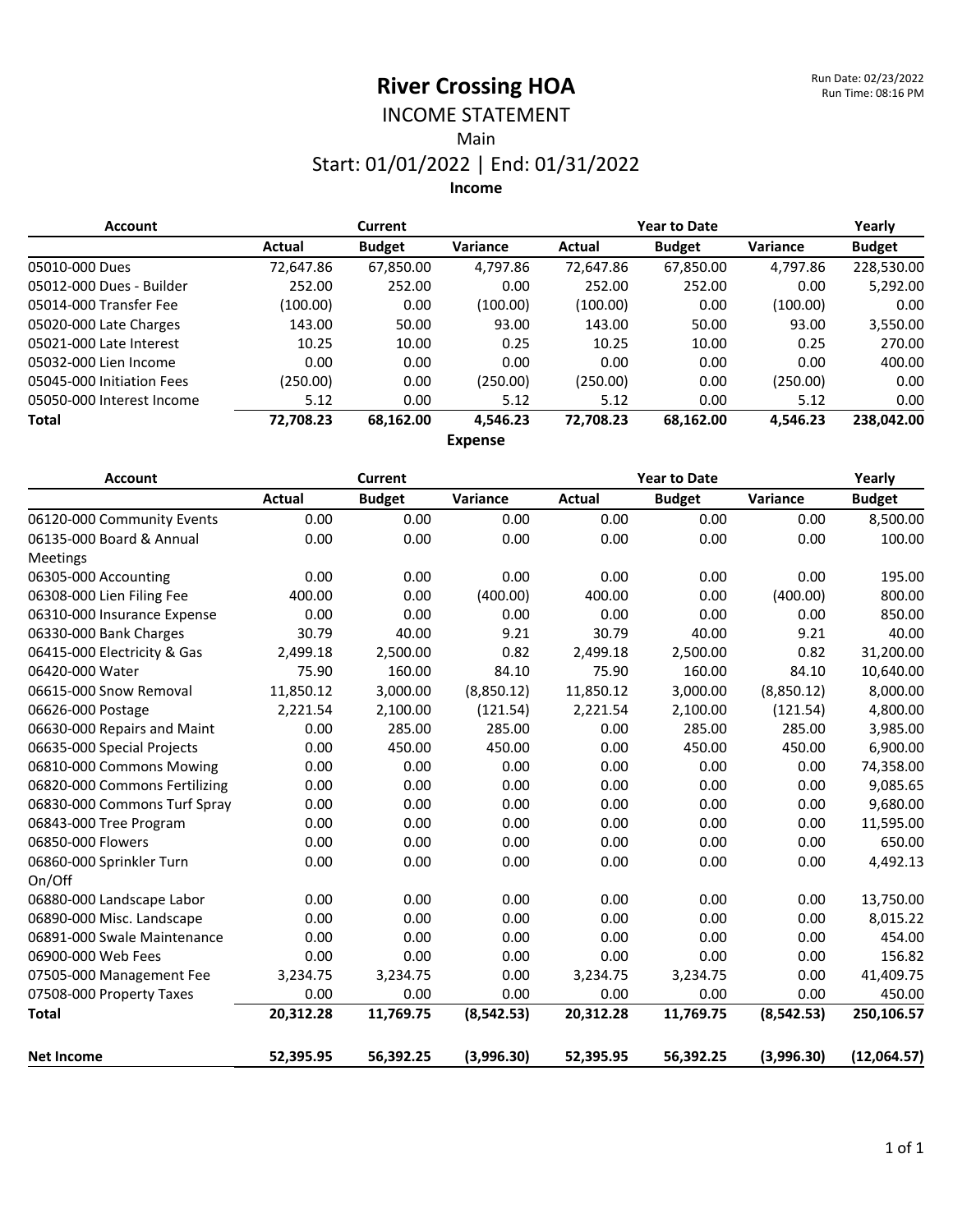### INCOME STATEMENT Sahale Start: 01/01/2022 | End: 01/31/2022

| <b>Account</b>      |           | Current       |                |           | <b>Year to Date</b> |          |               |
|---------------------|-----------|---------------|----------------|-----------|---------------------|----------|---------------|
|                     | Actual    | <b>Budget</b> | Variance       | Actual    | <b>Budget</b>       | Variance | <b>Budget</b> |
| 05010-100 Dues - ST | 10.502.80 | 4.707.50      | 5.795.30       | 10.502.80 | 4.707.50            | 5.795.30 | 56,490.00     |
| <b>Total</b>        | 10.502.80 | 4.707.50      | 5.795.30       | 10.502.80 | 4.707.50            | 5.795.30 | 56.490.00     |
|                     |           |               | <b>Expense</b> |           |                     |          |               |

| <b>Account</b>                         |               | <b>Current</b> |            |          | <b>Year to Date</b> |            | Yearly        |
|----------------------------------------|---------------|----------------|------------|----------|---------------------|------------|---------------|
|                                        | <b>Actual</b> | <b>Budget</b>  | Variance   | Actual   | <b>Budget</b>       | Variance   | <b>Budget</b> |
| 06415-100 Electricity & Gas - ST       | 181.95        | 185.00         | 3.05       | 181.95   | 185.00              | 3.05       | 2,220.00      |
| 06420-100 Water - ST                   | 0.00          | 0.00           | 0.00       | 0.00     | 0.00                | 0.00       | 2,700.00      |
| 06615-100 Snow Removal - ST            | 7,889.84      | 3,500.00       | (4,389.84) | 7,889.84 | 3,500.00            | (4,389.84) | 7,500.00      |
| 06630-100 Repairs and Maint -<br>ST    | 0.00          | 0.00           | 0.00       | 0.00     | 0.00                | 0.00       | 250.00        |
| 06810-100 Commons Mowing -<br>ST       | 0.00          | 0.00           | 0.00       | 0.00     | 0.00                | 0.00       | 11,315.72     |
| 06820-100 Commons Fertilizing<br>$-ST$ | 0.00          | 0.00           | 0.00       | 0.00     | 0.00                | 0.00       | 1,959.00      |
| 06830-100 Commons Turf Spray<br>-ST    | 0.00          | 0.00           | 0.00       | 0.00     | 0.00                | 0.00       | 1,119.00      |
| 06843-100 Tree Program - ST            | 0.00          | 0.00           | 0.00       | 0.00     | 0.00                | 0.00       | 2,000.00      |
| 06860-100 Sprinkler Turn<br>On/Off-ST  | 0.00          | 0.00           | 0.00       | 0.00     | 0.00                | 0.00       | 1,323.63      |
| 06880-100 Landscape Labor - ST         | 0.00          | 0.00           | 0.00       | 0.00     | 0.00                | 0.00       | 2,900.00      |
| 06890-100 Misc. Landscape - ST         | 0.00          | 0.00           | 0.00       | 0.00     | 0.00                | 0.00       | 8,433.95      |
| 06891-100 Swale Maintenance -<br>ST    | 0.00          | 0.00           | 0.00       | 0.00     | 0.00                | 0.00       | 170.00        |
| 07505-100 Management Fee -             | 708.00        | 708.00         | 0.00       | 708.00   | 708.00              | 0.00       | 8,496.00      |
| <b>ST</b>                              |               |                |            |          |                     |            |               |
| <b>Total</b>                           | 8,779.79      | 4,393.00       | (4,386.79) | 8,779.79 | 4,393.00            | (4,386.79) | 50,387.30     |
| <b>Net Income</b>                      | 1,723.01      | 314.50         | 1,408.51   | 1,723.01 | 314.50              | 1,408.51   | 6,102.70      |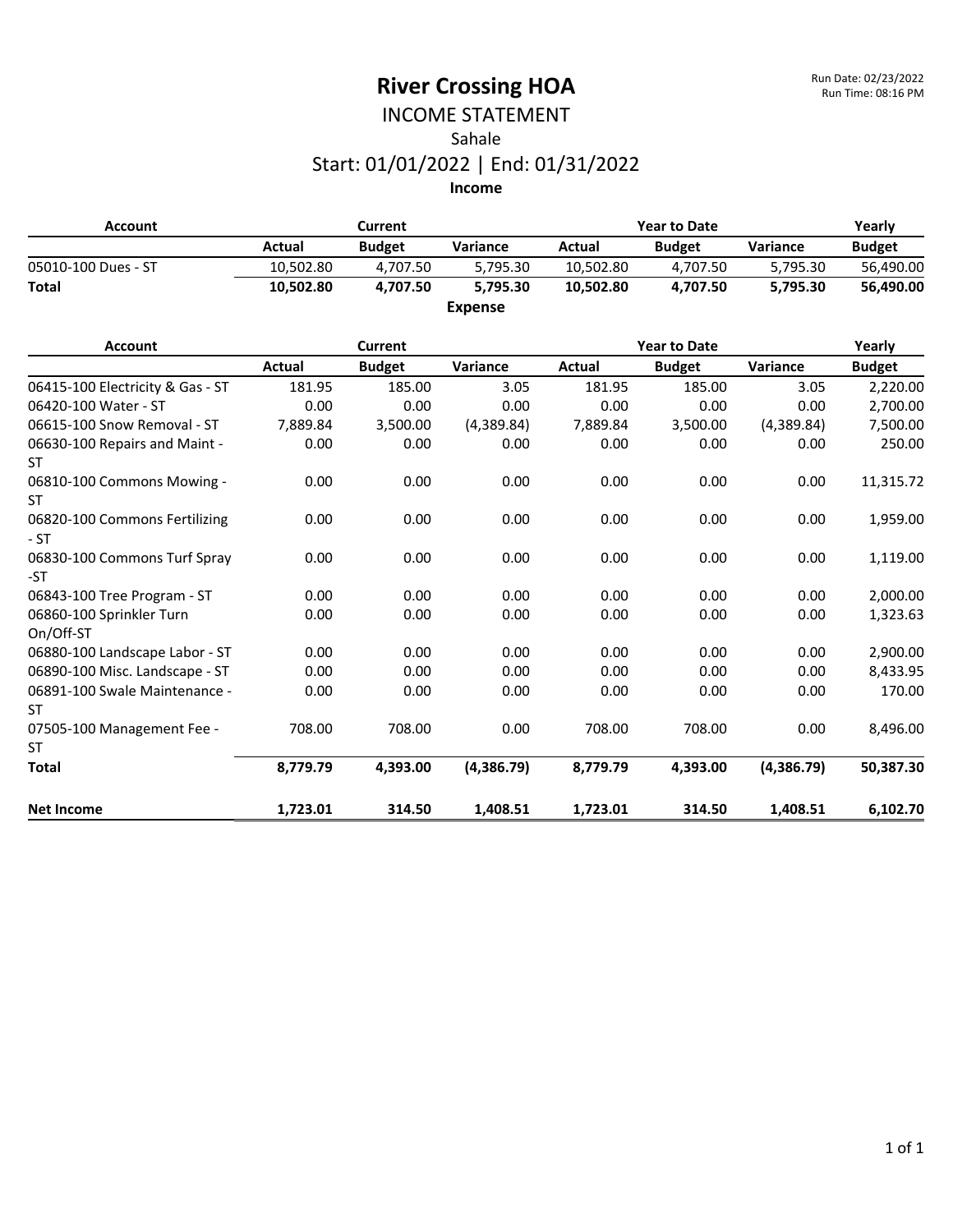#### INCOME STATEMENT Orchard Place Start: 01/01/2022 | End: 01/31/2022 **Income**

**Account Current Year to Date Yearly Actual Budget Variance Actual Budget Variance Budget** 05010-200 Dues -OP 6,486.00 5,486.00 3,450.00 5,486.00 5,486.00 3,450.00 2,036.00 41,400.00 **Total 5,486.00 3,450.00 2,036.00 5,486.00 3,450.00 2,036.00 41,400.00 Expense**

| <b>Account</b>                           |            | <b>Current</b> |            |            | <b>Year to Date</b> |            | Yearly        |
|------------------------------------------|------------|----------------|------------|------------|---------------------|------------|---------------|
|                                          | Actual     | <b>Budget</b>  | Variance   | Actual     | <b>Budget</b>       | Variance   | <b>Budget</b> |
| 06615-200 Snow Removal - OP              | 7,269.08   | 2,500.00       | (4,769.08) | 7,269.08   | 2,500.00            | (4,769.08) | 6,500.00      |
| 06812-200 Homes Mowing - OP              | 0.00       | 0.00           | 0.00       | 0.00       | 0.00                | 0.00       | 16,009.92     |
| 06822-200 Homes Fertilizing -<br>OP.     | 0.00       | 0.00           | 0.00       | 0.00       | 0.00                | 0.00       | 2,449.47      |
| 06832-200 Homes Turf Spraying<br>$-OP$   | 0.00       | 0.00           | 0.00       | 0.00       | 0.00                | 0.00       | 1,167.69      |
| 06843-200 Tree Program - OP              | 0.00       | 0.00           | 0.00       | 0.00       | 0.00                | 0.00       | 1,192.76      |
| 06860-200 Sprinkler Turn<br>On/Off-OP    | 0.00       | 0.00           | 0.00       | 0.00       | 0.00                | 0.00       | 1,151.62      |
| 06880-200 Landscape Labor -<br><b>OP</b> | 0.00       | 0.00           | 0.00       | 0.00       | 0.00                | 0.00       | 1,550.00      |
| 06890-200 Misc. Landscape - OP           | 0.00       | 0.00           | 0.00       | 0.00       | 0.00                | 0.00       | 7,470.13      |
| 07505-200 Management Fee -<br>OP.        | 240.00     | 240.00         | 0.00       | 240.00     | 240.00              | 0.00       | 2,880.00      |
| <b>Total</b>                             | 7,509.08   | 2,740.00       | (4,769.08) | 7,509.08   | 2,740.00            | (4,769.08) | 40,371.59     |
| <b>Net Income</b>                        | (2,023.08) | 710.00         | (2,733.08) | (2,023.08) | 710.00              | (2,733.08) | 1,028.41      |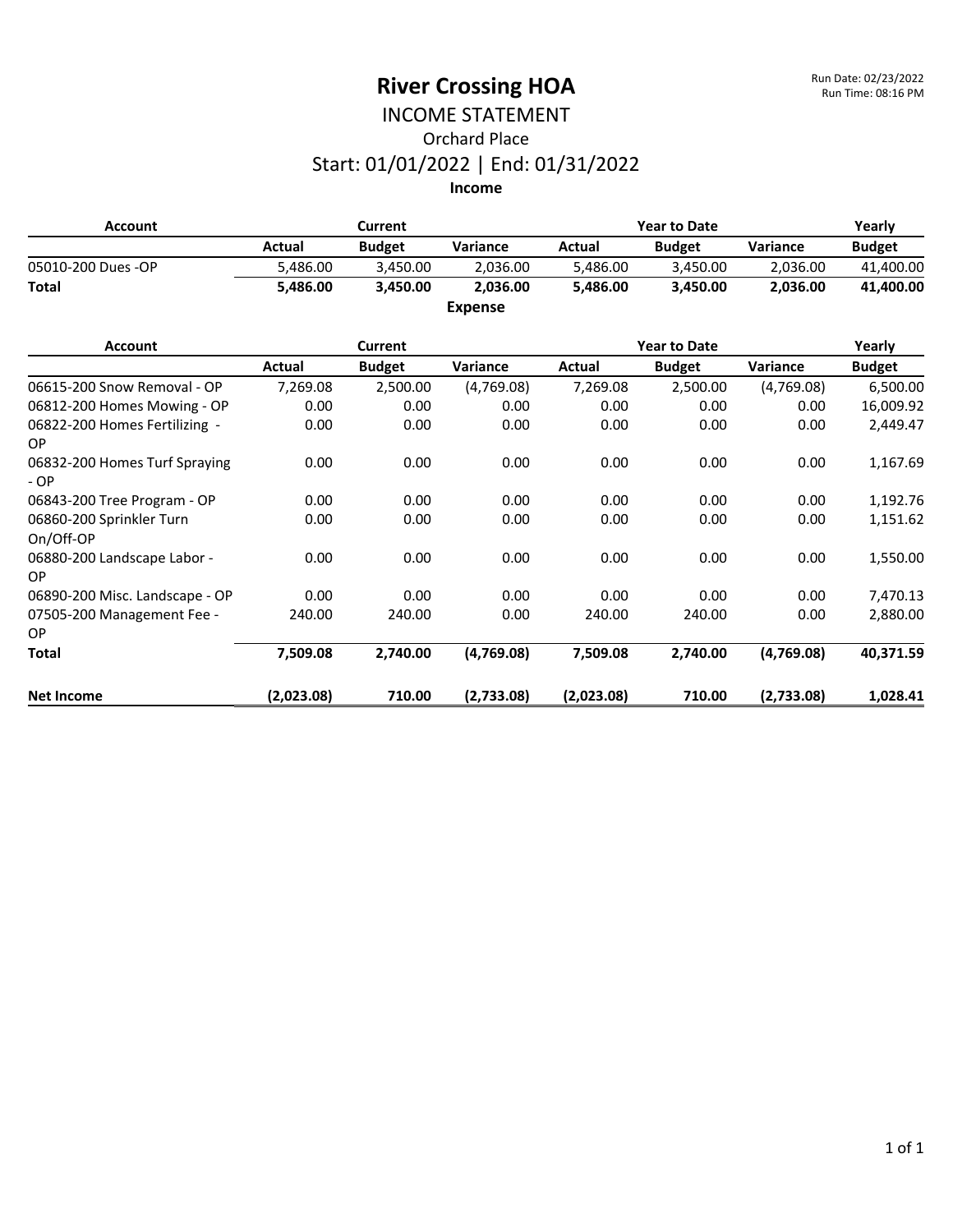#### INCOME STATEMENT Trailhead Townhomes

### Start: 01/01/2022 | End: 01/31/2022

| <b>Account</b>      |          | Current       |                 |          | <b>Year to Date</b> |                 |               |
|---------------------|----------|---------------|-----------------|----------|---------------------|-----------------|---------------|
|                     | Actual   | <b>Budget</b> | <b>Variance</b> | Actual   | <b>Budget</b>       | <b>Variance</b> | <b>Budget</b> |
| 05010-300 Dues - TT | 3.137.00 | 2.070.00      | 1.067.00        | 3.137.00 | 2.070.00            | 1.067.00        | 24,840.00     |
| <b>Total</b>        | 3.137.00 | 2.070.00      | 1.067.00        | 3.137.00 | 2.070.00            | 1.067.00        | 24,840.00     |
|                     |          |               | <b>Expense</b>  |          |                     |                 |               |

| <b>Account</b>                         | Current    |               |            | <b>Year to Date</b> |               |            | Yearly        |
|----------------------------------------|------------|---------------|------------|---------------------|---------------|------------|---------------|
|                                        | Actual     | <b>Budget</b> | Variance   | Actual              | <b>Budget</b> | Variance   | <b>Budget</b> |
| 06415-300 Electricity & Gas - TT       | 42.17      | 46.00         | 3.83       | 42.17               | 46.00         | 3.83       | 552.00        |
| 06420-300 Water - TT                   | 0.00       | 0.00          | 0.00       | 0.00                | 0.00          | 0.00       | 590.00        |
| 06615-300 Snow Removal - TT            | 3,953.11   | 1,500.00      | (2,453.11) | 3,953.11            | 1,500.00      | (2,453.11) | 3,500.00      |
| 06810-300 Commons Mowing -<br>TT       | 0.00       | 0.00          | 0.00       | 0.00                | 0.00          | 0.00       | 9,605.06      |
| 06820-300 Commons Fertilizing<br>$-TT$ | 0.00       | 0.00          | 0.00       | 0.00                | 0.00          | 0.00       | 764.49        |
| 06830-300 Commons Turf<br>Spray-TT     | 0.00       | 0.00          | 0.00       | 0.00                | 0.00          | 0.00       | 381.50        |
| 06843-300 Tree Program - TT            | 0.00       | 0.00          | 0.00       | 0.00                | 0.00          | 0.00       | 1,100.00      |
| 06860-300 Sprinkler Turn<br>On/Off-TT  | 0.00       | 0.00          | 0.00       | 0.00                | 0.00          | 0.00       | 673.33        |
| 06880-300 Landscape Labor - TT         | 0.00       | 0.00          | 0.00       | 0.00                | 0.00          | 0.00       | 1,830.00      |
| 06890-300 Misc. Landscape - TT         | 0.00       | 0.00          | 0.00       | 0.00                | 0.00          | 0.00       | 2,746.05      |
| 07505-300 Management Fee -             | 216.00     | 216.00        | 0.00       | 216.00              | 216.00        | 0.00       | 2,592.00      |
| TT                                     |            |               |            |                     |               |            |               |
| <b>Total</b>                           | 4,211.28   | 1,762.00      | (2,449.28) | 4,211.28            | 1,762.00      | (2,449.28) | 24,334.43     |
| <b>Net Income</b>                      | (1,074.28) | 308.00        | (1,382.28) | (1,074.28)          | 308.00        | (1,382.28) | 505.57        |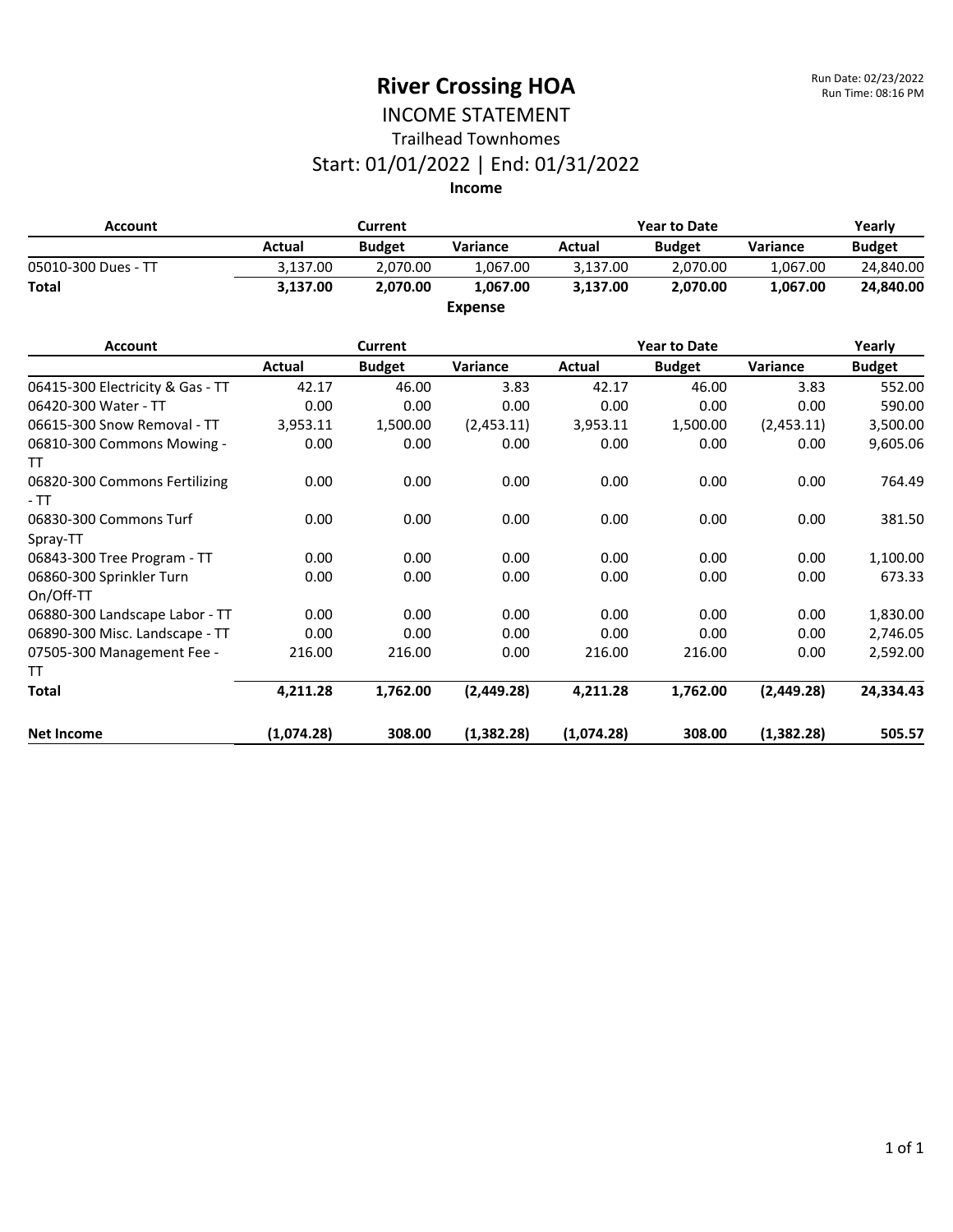#### INCOME STATEMENT East Townhome Cottages

## Start: 01/01/2022 | End: 01/31/2022

| <b>Account</b>                               | <b>Current</b> |               |                | <b>Year to Date</b> |                     |            | Yearly        |
|----------------------------------------------|----------------|---------------|----------------|---------------------|---------------------|------------|---------------|
|                                              | <b>Actual</b>  | <b>Budget</b> | Variance       | <b>Actual</b>       | <b>Budget</b>       | Variance   | <b>Budget</b> |
| 05010-400 Dues - RETC                        | 3,542.00       | 1,955.00      | 1,587.00       | 3,542.00            | 1,955.00            | 1,587.00   | 30,090.00     |
| 05012-400 Dues - Builder - RETC              | 0.00           | 0.00          | 0.00           | 0.00                | 0.00                | 0.00       | 3,450.00      |
| <b>Total</b>                                 | 3,542.00       | 1,955.00      | 1,587.00       | 3,542.00            | 1,955.00            | 1,587.00   | 33,540.00     |
|                                              |                |               | <b>Expense</b> |                     |                     |            |               |
| <b>Account</b>                               |                | Current       |                |                     | <b>Year to Date</b> |            | Yearly        |
|                                              | <b>Actual</b>  | <b>Budget</b> | Variance       | <b>Actual</b>       | <b>Budget</b>       | Variance   | <b>Budget</b> |
| 06415-400 Electricity & Gas -<br><b>RETC</b> | 0.00           | 30.00         | 30.00          | 0.00                | 30.00               | 30.00      | 360.00        |
| 06420-400 Water - RETC                       | 0.00           | 0.00          | 0.00           | 0.00                | 0.00                | 0.00       | 650.00        |
| 06615-400 Snow Removal -<br><b>RETC</b>      | 7,330.94       | 2,000.00      | (5,330.94)     | 7,330.94            | 2,000.00            | (5,330.94) | 5,000.00      |
| 06810-400 Homes Mowing -<br><b>RETC</b>      | 0.00           | 0.00          | 0.00           | 0.00                | 0.00                | 0.00       | 16,181.36     |
| 06820-400 Commons Fertilizing<br>- RETC      | 0.00           | 0.00          | 0.00           | 0.00                | 0.00                | 0.00       | 1,081.50      |
| 06830-400 Commons Turf<br>Spray-RETC         | 0.00           | 0.00          | 0.00           | 0.00                | 0.00                | 0.00       | 900.00        |
| 06843-400 Tree Program - RETC                | 0.00           | 0.00          | 0.00           | 0.00                | 0.00                | 0.00       | 600.00        |
| 06860-400 Sprinkler Turn<br>On/Off-RETC      | 0.00           | 0.00          | 0.00           | 0.00                | 0.00                | 0.00       | 854.86        |
| 06880-400 Landscape Labor -<br><b>RETC</b>   | 0.00           | 0.00          | 0.00           | 0.00                | 0.00                | 0.00       | 1,850.00      |
| 06890-400 Misc. Landscape-<br><b>RETC</b>    | 0.00           | 0.00          | 0.00           | 0.00                | 0.00                | 0.00       | 4,216.40      |
| 07505-400 Management Fee -<br><b>RETC</b>    | 204.00         | 204.00        | 0.00           | 204.00              | 204.00              | 0.00       | 3,288.00      |
| <b>Total</b>                                 | 7,534.94       | 2,234.00      | (5,300.94)     | 7,534.94            | 2,234.00            | (5,300.94) | 34,982.12     |
| <b>Net Income</b>                            | (3.992.94)     | (279.00)      | (3,713.94)     | (3,992.94)          | (279.00)            | (3,713.94) | (1,442.12)    |